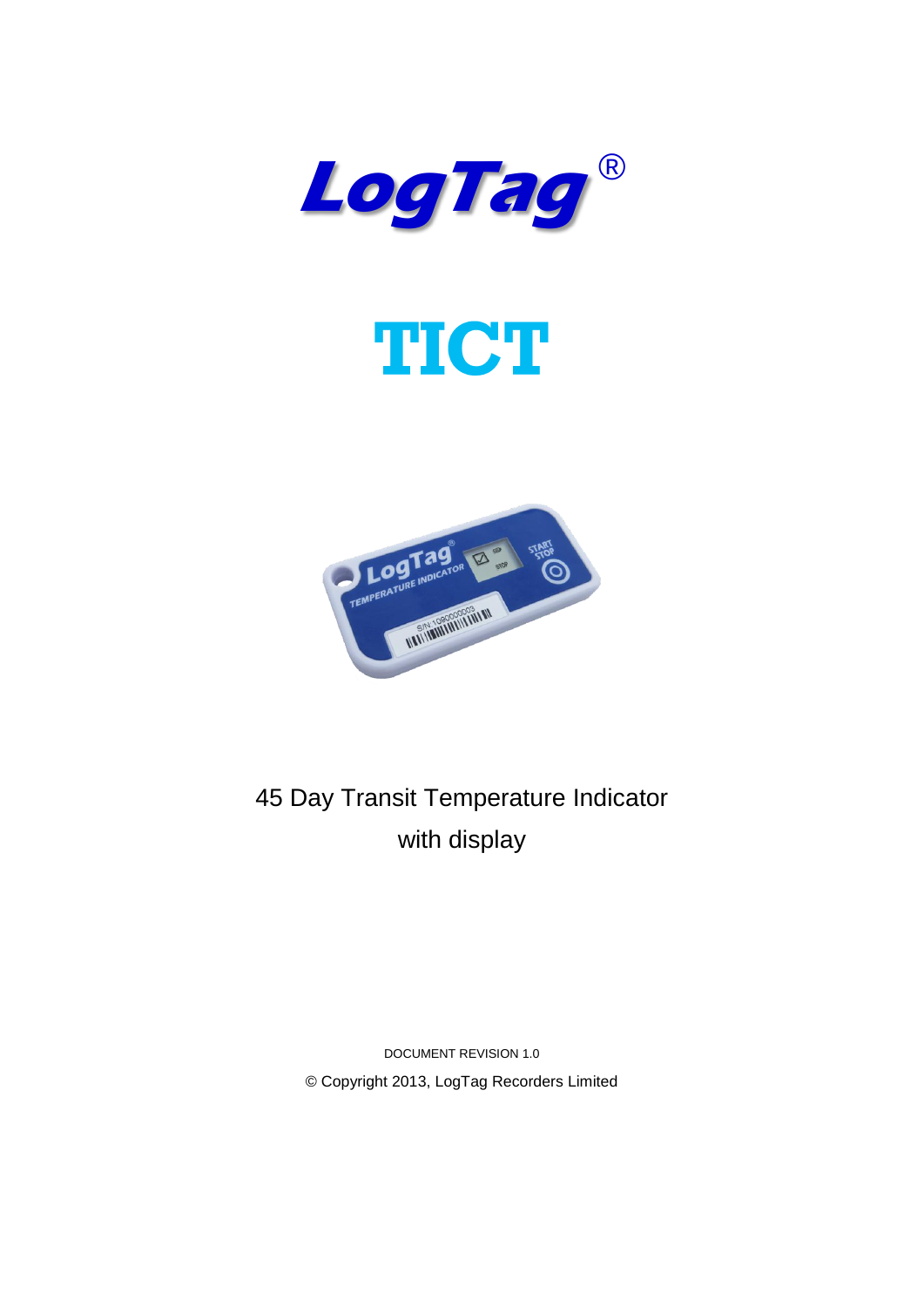## <span id="page-1-0"></span>**Contents**

# <span id="page-1-1"></span>**Document revision history**

| Ver | <b>Date</b> | <b>Author</b> | <b>Details</b>                                                                                             |
|-----|-------------|---------------|------------------------------------------------------------------------------------------------------------|
| 0.1 |             | СW            | Initial TICT device                                                                                        |
| 0.2 | 20/01/2012  | MJ            | Modifications                                                                                              |
| 0.3 | 19/12/2012  | <b>CW</b>     | Updated picture                                                                                            |
| 1.0 | 10/01/2013  | SL            | Corrected various issues, general edit for readability, edited profile data, edited<br>specification table |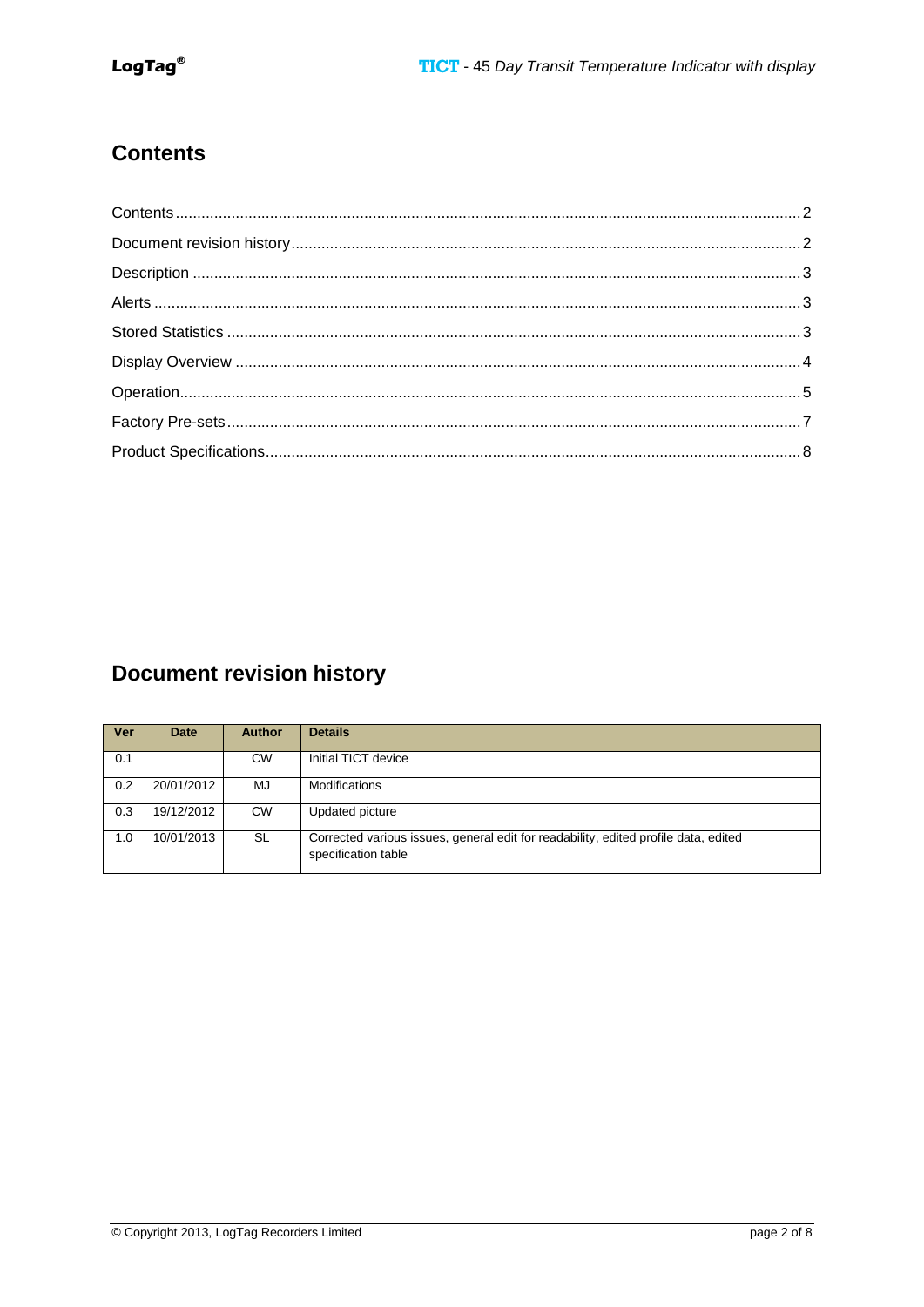### <span id="page-2-0"></span>**Description**

The LogTag TICT is a single-trip, low cost electronic temperature indicator for monitoring temperature and time statistics during the transportation and storage of chilled or frozen products.

The product is made from durable polycarbonate plastic and features an LCD display and a START/STOP button.

The LogTag TICT can monitor and record statistics against four factory pre-set temperature limits for up to 45 days, showing OK if environmental conditions remain within. If, however, temperatures exceed two high temperature alarm limits or go below two low temperature alarm limits, the LCD shows a REJECT alert, indicating the goods require further checking.

An interface cradle is available so trip statistics can be downloaded and saved for analysis in the freely available companion software LogTag Analyzer, including trip duration, minimum and maximum temperatures and exposure to levels outside the alarm limits.

## <span id="page-2-1"></span>**Alerts**

After the start delay time has elapsed, the TICT provides a visual alert on the display indicating OK ( $\boxed{\odot}$ ) or Reject ( $\boxed{\times}$ ) throughout transport and storage.

Once the indicator has stopped at the completion of the trip, detailed information regarding temperature and time exposure during transportation and storage is made available via download in LogTag Analyzer.

The four alarm limits are factory pre-set. Custom configurations can be ordered, allowing clients to select different alarm limit values, sampling intervals and alert event options such as instant or delayed reject alerts.

## <span id="page-2-2"></span>**Stored Statistics**

Comprehensive statistics are collected and stored on a daily basis and can be downloaded using LogTag Analyzer.

- Run time for the trip (days, hours, minutes). Each day represents a period of 24 hours from 0:00:00 to 23:59:59. Day 1 begins when the start delay has elapsed and the Indicator starts monitoring. A new day starts when the internal clock advances from 23:59:59 to 0:00:00.
- Maximum temperature reached for each day the indicator was running
- Minimum temperature reached for each day the indicator was running
- The first alarm trigger time and duration for each of the four alarms on each day the indicator was running. Trigger time is the number of hours and minutes into the current day the alarm was triggered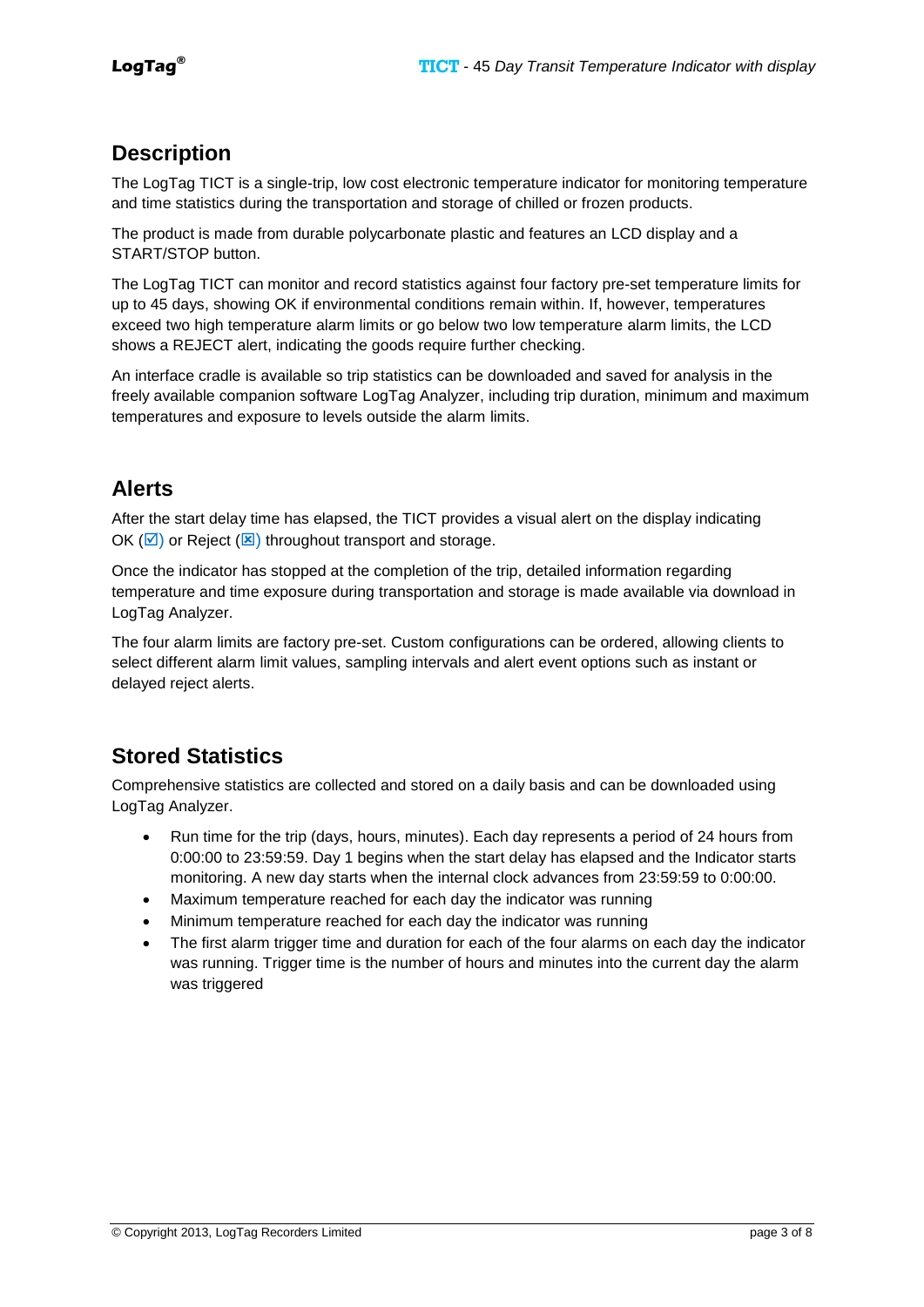# <span id="page-3-0"></span>**Display Overview**



| <b>Display item</b>                                                             | <b>Description</b>                                                                                                                                         |                                                                                                                                                                                                                                                                          |
|---------------------------------------------------------------------------------|------------------------------------------------------------------------------------------------------------------------------------------------------------|--------------------------------------------------------------------------------------------------------------------------------------------------------------------------------------------------------------------------------------------------------------------------|
| <b>Alert Indicators</b>                                                         | $\blacktriangledown$                                                                                                                                       | OK indicator $(\overline{\mathcal{A}})$ . No alarms events have been generated,<br>load has not been subjected to temperatures outside<br>specified limits.                                                                                                              |
|                                                                                 | $\vert\mathsf{X}\vert$                                                                                                                                     | Reject alert indicator $(E)$ . Alarm event has been generated,<br>as temperatures have been outside specified temperature<br>limits; load needs to be checked.                                                                                                           |
| <b>Alarm Event Types</b>                                                        | HT <sub>1</sub><br>(High Temperature 1)<br>HT <sub>2</sub><br>(High Temperature 2)<br>LT1<br>(Low Temperature 1)<br>LT <sub>2</sub><br>(Low Temperature 2) | Each of the alarm event types are factory pre-set.<br>If an alarm event is enabled and the temperatures monitored<br>generate an alarm, the alert will change from OK $\boxtimes$ to<br>Reject <b>E</b> and the alarm type will be displayed.                            |
| <b>Battery Condition</b><br>(Battery tested hourly when<br>running and stopped) | $\overline{\text{OK}}$                                                                                                                                     | Displayed when the battery test reports OK.                                                                                                                                                                                                                              |
|                                                                                 |                                                                                                                                                            | Displayed when the battery test reports low                                                                                                                                                                                                                              |
| Operation                                                                       | <b>READY</b>                                                                                                                                               | When READY is shown, the TICT is ready to be started for a<br>single trip.                                                                                                                                                                                               |
|                                                                                 | <b>RUN</b>                                                                                                                                                 | The Indicator is running and temperature readings are taken.<br>The display shows the alert indicators (OK $\overline{\boxtimes}$ or Reject $\overline{\boxtimes}$ )<br>and the statistical information is updated every sampling<br>interval and stored every 24 hours. |
|                                                                                 | <b>STOP</b>                                                                                                                                                | The indicator has been stopped; stored statistics can now be<br>downloaded.                                                                                                                                                                                              |
| <b>Start Delay</b>                                                              | <b>DELAY</b>                                                                                                                                               | Shown during the Start Delay.                                                                                                                                                                                                                                            |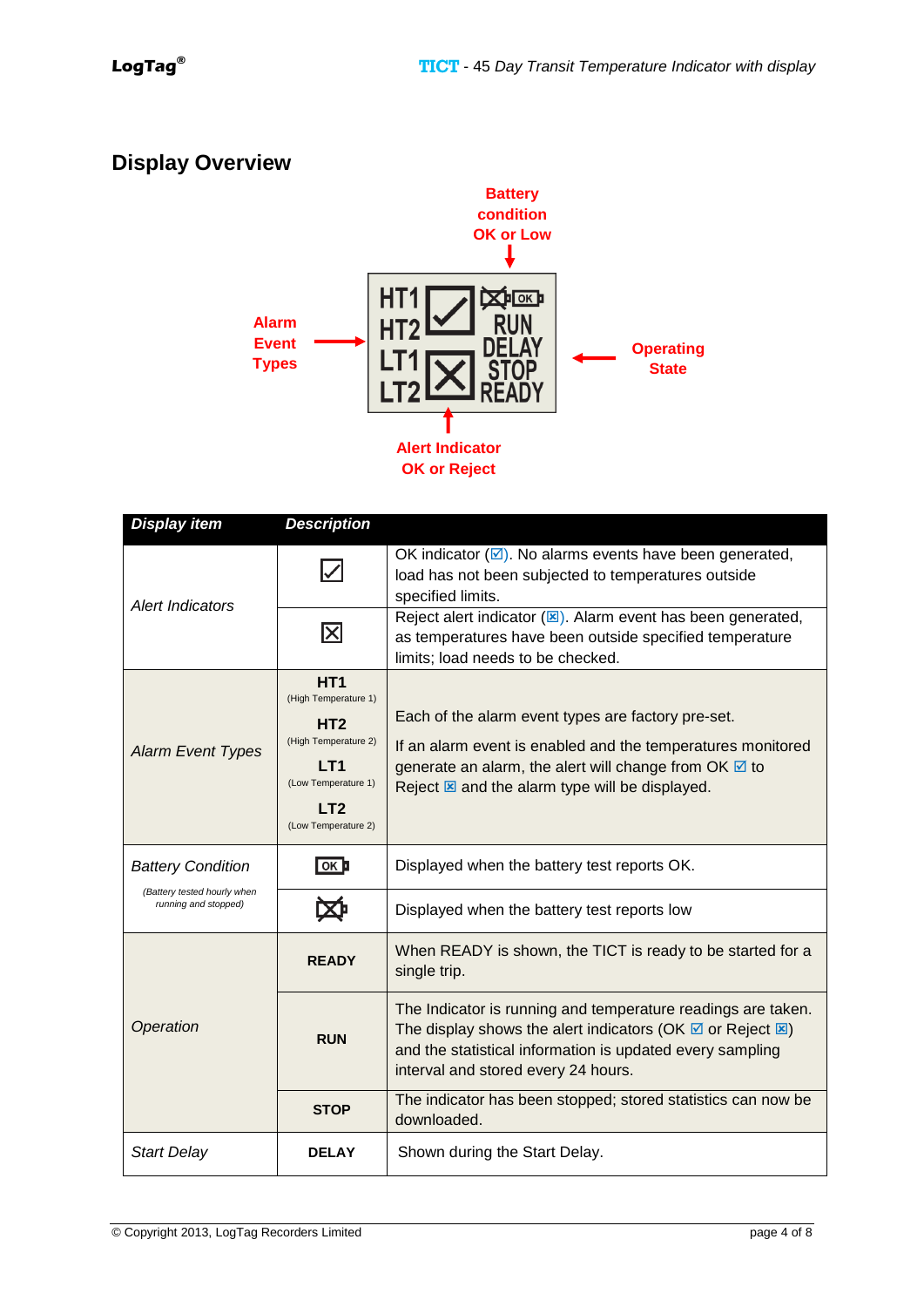# <span id="page-4-0"></span>**Operation**

### **1. Starting the Indicator**

| OK <sub>D</sub> | The TICT Indicator is shipped in a state of low energy<br>consumption (hibernation) to maximise battery life.                                                                                                                                                       |
|-----------------|---------------------------------------------------------------------------------------------------------------------------------------------------------------------------------------------------------------------------------------------------------------------|
| <b>READY</b>    | Pressing the START/STOP button O will wake the Indicator<br>and display the battery condition as either OK or Low for 30<br>seconds. If the button is not pressed again during that time, the<br>display will turn off and the Indicator will re-enter hibernation. |
|                 | An Indicator with a low battery cannot be started.                                                                                                                                                                                                                  |
|                 | To start the Indicator, press and hold the START/STOP button<br>for 6 seconds                                                                                                                                                                                       |
| <b>READY</b>    | 6 sec                                                                                                                                                                                                                                                               |
|                 | <b>RUN</b> will flash.                                                                                                                                                                                                                                              |
|                 | When RUN is permanently lit, release the button within<br>2 seconds.                                                                                                                                                                                                |
|                 | <2 sec                                                                                                                                                                                                                                                              |
| OK <sub>D</sub> | The indicator now starts the delay countdown, while the display<br>shows the text DELAY. This delay allows the indicator to                                                                                                                                         |
| <b>DELAY</b>    | acclimatise to the temperature of the load, so it does not trigger<br>an alarm too early. This is the reason the indicator should be<br>placed into the load to be monitored as soon as possible after it<br>has been started.                                      |
|                 | If the selected factory pre-set profile does not have a start delay<br>enabled, the Indicator will start taking temperatures immediately.                                                                                                                           |

#### **2. Indicator running**

| <b>RUN</b> | As soon as the start delay time has elapsed, the indicator starts<br>taking temperatures according to the sample interval defined in<br>the factory pre-set profile.<br>As long as the temperature readings stay within the limits<br>defined by the four pre-set alarm events, the OK Alert $(\overline{\mathbf{z}})$ is<br>displayed. |
|------------|-----------------------------------------------------------------------------------------------------------------------------------------------------------------------------------------------------------------------------------------------------------------------------------------------------------------------------------------|
|            |                                                                                                                                                                                                                                                                                                                                         |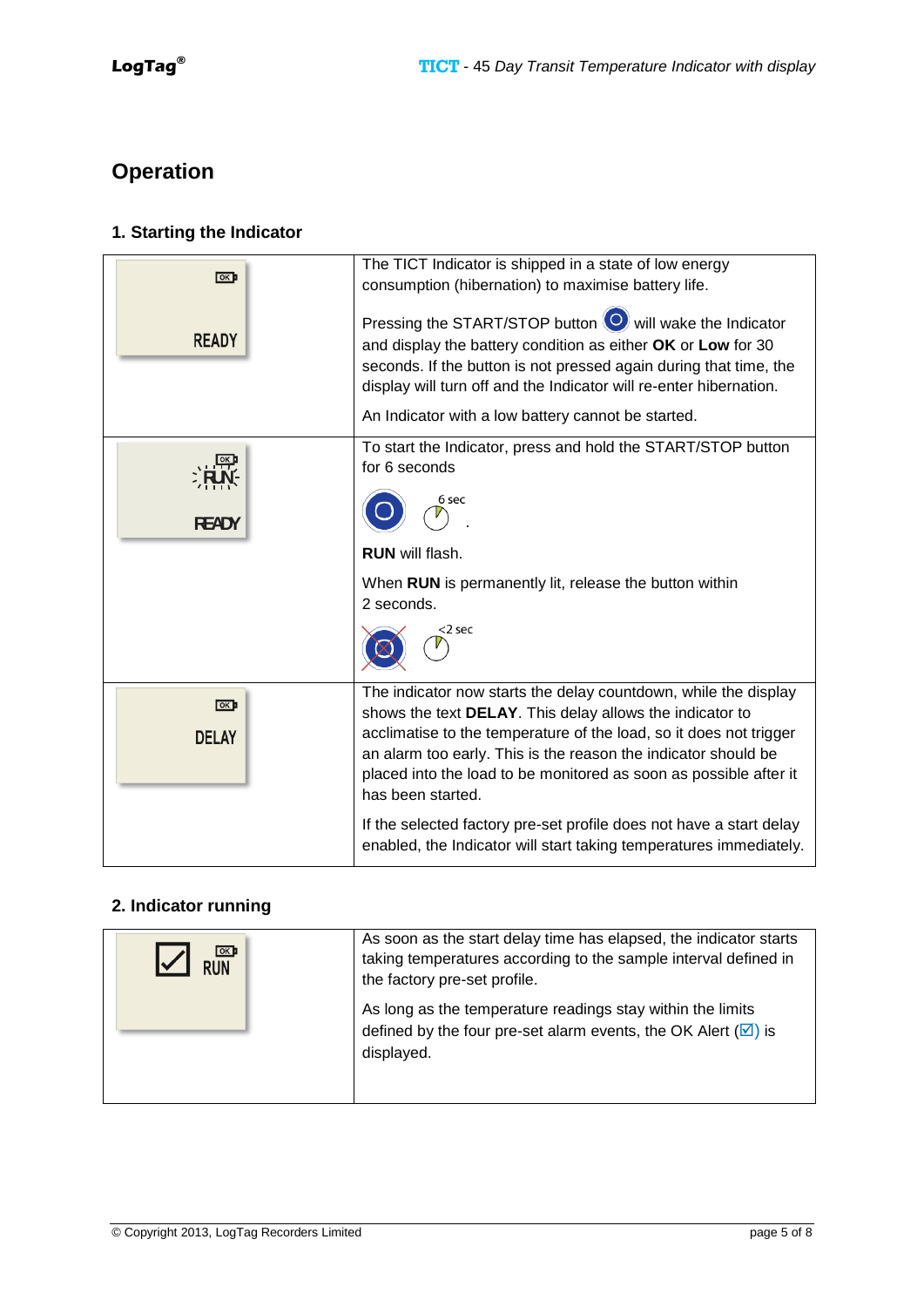

#### **3. Stopping the Indicator**

The indicator will automatically stop after the number of days defined in the factory pre-set profile, typically after 45 days.

If you want to preserve the alert display at the conclusion of a trip shorter than 45 days, you must manually stop the indicator as soon as it is removed from the load. You must take care doing so, as the indicator cannot be restarted once stopped.



Please note that downloading the summary statistics with LogTag Analyzer will also stop the indicator, and no additional readings will be taken or processed.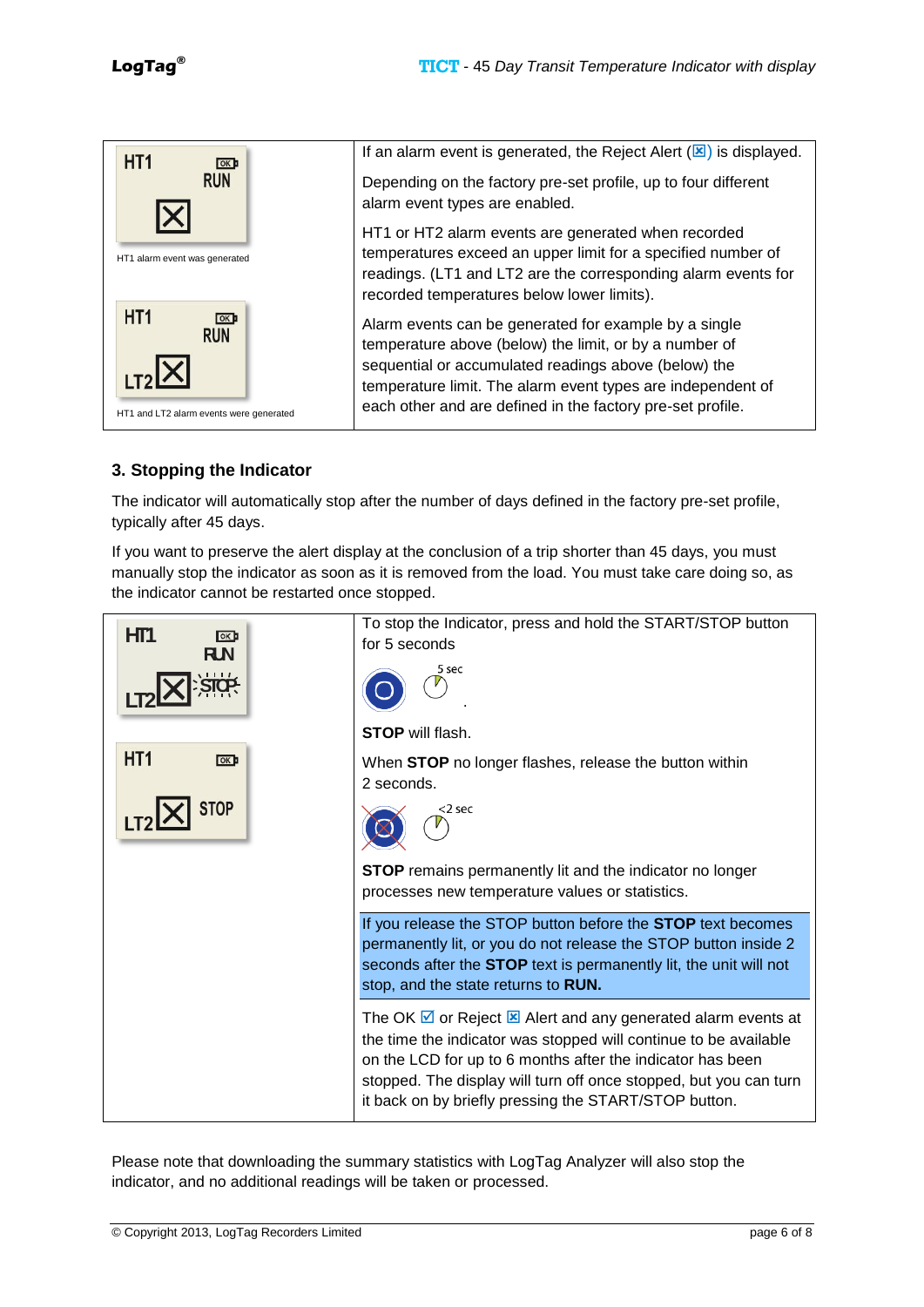## <span id="page-6-0"></span>**Factory Pre-sets**

LogTag TICT indicators cannot be client configured, but instead are purchased with one of a number of different factory configuration profiles pre-installed. If a default configuration does not suit, customers can compile their own profile by specifying the parameters in the table below when ordering. Please note that minimum order quantities apply for TICT units with profiles not stocked by LogTag.

The default configuration profile is called "Profile 0001"; each custom configuration is assigned a different profile number which can be used for ordering.

| <b>Description</b>                                                              |                                    | Profile 0001<br>(default) | Range / Option                         | <b>Requirement</b> |
|---------------------------------------------------------------------------------|------------------------------------|---------------------------|----------------------------------------|--------------------|
| <b>Sampling interval</b>                                                        |                                    | 5 minutes                 | 1 to 59 minutes                        |                    |
| <b>Start Delay</b>                                                              |                                    | 60 minutes                | 0 to 255 minutes, 0=no delay           |                    |
| <b>Hibernation timer</b><br>(Time to enter hibernation with no button activity) |                                    | 30 seconds                | 1 to 255 seconds                       |                    |
|                                                                                 | Monitor this alarm                 | enabled                   | enabled or disabled                    |                    |
| HT <sub>1</sub><br>(High                                                        | Temperature limit value            | $10^{\circ}$ C            | -25°C to 60°C (-13°F to 140°F)         |                    |
| Temperature<br>Limit 1)                                                         | Alarm activation                   | instant                   | instant, accumulated or<br>consecutive |                    |
|                                                                                 | Activation delay time*             | N/A                       | 1 minute to 45 days                    |                    |
| HT <sub>2</sub>                                                                 | Monitor this alarm                 | enabled                   | enabled or disabled                    |                    |
| (High                                                                           | Temperature limit value            | 8°C                       | -25°C to 60°C (-13°F to 140°F)         |                    |
| Temperature<br>Limit 2)                                                         | Alarm activation                   | accumulated               | instant, accumulated or<br>consecutive |                    |
|                                                                                 | Activation delay time <sup>*</sup> | 12 hours                  | 1 minutes to 45 days                   |                    |
|                                                                                 | Monitor this alarm                 | enabled                   | enabled or disabled                    |                    |
| LT <sub>1</sub>                                                                 | Temperature limit value            | $2^{\circ}$ C             | -25°C to 60°C (-13°F to 140°F)         |                    |
| (Low<br>Temperature<br>Limit 1)                                                 | Alarm activation                   | accumulated               | instant, accumulated or<br>consecutive |                    |
|                                                                                 | Activation delay time*             | 12 hours                  | 1 minute to 45 days                    |                    |
|                                                                                 | Monitor this alarm                 | enabled                   | enabled or disabled                    |                    |
| LT <sub>2</sub><br>(Low<br>Temperature<br>Limit 2)                              | Temperature limit value            | $0^{\circ}$ C             | -25°C to 60°C (-13°F to 140°F)         |                    |
|                                                                                 | Alarm activation                   | instant                   | instant, accumulated or<br>consecutive |                    |
|                                                                                 | Activation delay time <sup>*</sup> | N/A                       | 1 minute to 45 days                    |                    |
| <b>Maximum Days</b><br>(Maximum number of days to monitor)                      |                                    | 45 days                   | 1 to 45 days                           |                    |

\* Delay times for alarm activations must be in multiples of the sampling interval.